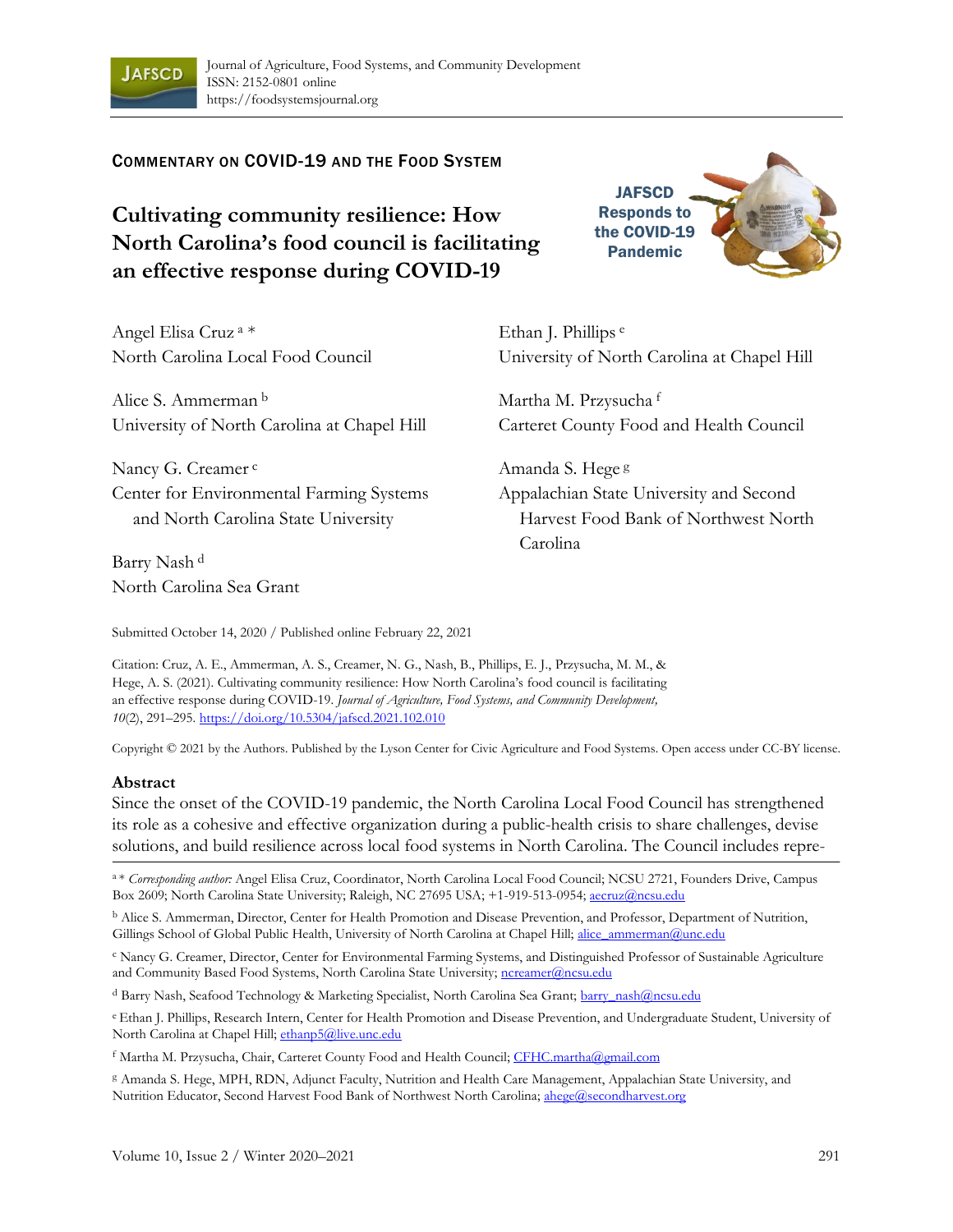sentatives from 21 organizations working across the state, as well as three representatives from regional local food councils. The Council's response to the pandemic addressed three key areas of action: (1) Coordinate responses across multiple sectors; (2) Enhance collaboration across the food supply chain; and (3) Facilitate data collection and public messaging. This paper describes the positive impacts the Council has had across North Carolina on consumers and producers of local food as a result of this collaborative network and long-established relationships across the state. Now, more than ever, the relationships and collaborative efforts of statewide organizations and partners are needed. The Council's crisis response has been strong because of the long-standing relationships of its members and its ability to share resources quickly, allowing it to work toward coordinated responses. The work of the North Carolina Local Food Council can serve as a model for other states that have state-level local food councils or want to develop them. In addition, the Council's work demonstrates how collaborations among statewide partners can foster resilience within local food systems, particularly during a public health crisis.

## **Keywords**

COVID-19, Pandemic, Food Council, Food Policy Council, Food System, Local Food

## **Introduction and how the state food Council responded to COVID-19**

The COVID-19 pandemic and resulting lockdowns disrupted food supply chains and endangered people's access to healthy foods, demonstrating the fragility of the food system generally. In North Carolina, a statewide stay-at-home order went into effect on March 30, 2020, and lasted until May 22, 2020 (NC Executive Order 121, 2020). As part of the stay-at-home order, many facilities were shut down, including offices, restaurants, bars, salons, gyms, day care centers, and even parks. While the limitation of movement and the closure of institutions and restaurants helped to mitigate the spread of COVID-19 in North Carolina, they also meant changing the way people access and consume food, disrupting food systems (Anderson, 2020; Havice, Marschke, & Vandergeest, 2020; Hendrickson, 2020). In addition, the pandemic exposed other fissures in the food system and exacerbated vulnerabilities that already existed (The Rockefeller Foundation, 2020), but were less visible to the general population. Since the beginning of March 2020, the North Carolina Local Food Council<sup>1</sup> (referred to as "Council") emerged as a strong voice in addressing pandemic-related food-system challenges statewide. Together, Council members make up a cohesive and effective network that shares challenges, creates solutions, and builds resilience across local food systems.

The Council currently represents 21 statewide agencies and organizations that address food systems, along with three local-food council regional representatives. The multisector, multi-agency North Carolina Local Food Council was first enacted through legislation in 2009, but was sunsetted in 2013 by a new legislature. Many of the Council members valued the statewide collaboration and decided to continue the Council without the legislative mandate. The members spent a significant amount of time rethinking the Council's purpose, and through many open and honest conversations, the various state agencies and organizations understood the constraints and opportunities that came from working together. While the Council's focus in early 2020 was on supporting local food councils with research, education, and training, the urgent challenges of COVID-19 faced by consumers and producers from disrupted supply chains took precedence.

At the onset of the pandemic, the Council agreed to meet weekly to discuss "pinch points" in the local food system and devise potential next steps for addressing the immediate challenges. Members of

<sup>1</sup> http://www.nclocalfoodcouncil.org/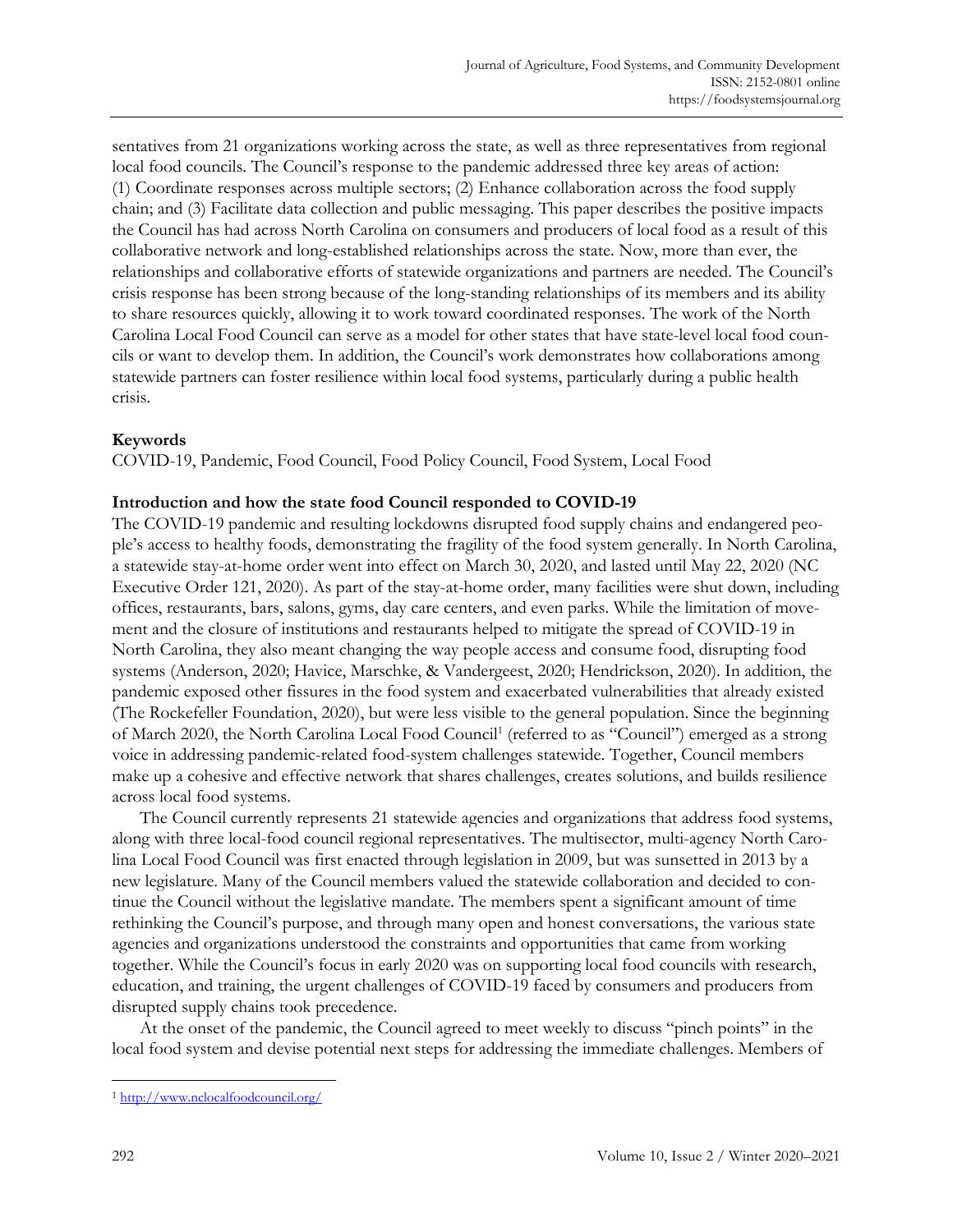the Council represent diverse food-system stakeholders across North Carolina (NC), offering an established communication stream with county and regional local food councils. Due to strong working relationships and the trust built over time, the Council had already developed productive collaborations that led to timely solutions benefitting both producers and consumers of local food.

Our response to the pandemic emerged within three key areas of action: (1) Coordinate responses across multiple sectors; (2) Enhance collaboration across the food supply chain; and (3) Facilitate data collection and messaging. Examples of how the Council contributed within each impact area are shown in Figure 1 and described in the following sections.

## **(1) Coordinate the response across multiple sectors**

An immediate need surfacing during the stay-at-home order was to better coordinate efforts across multiple sectors. We supported this through dialogue with local food councils and the formation of response teams. One team worked with nonprofit organizations supporting farmworkers. Another supported North Carolina fisheries, and communicated challenges directly to the governor's emergency task forces.

## *Example of Success: E-commerce and Student Internships*

Surveys of farmers in North and South Carolina (Carolina Farm Stewardship Association [CFSA], 2020; Hoffman et al., 2020) showed that local food producers needed innovative direct-marketing strategies to remain viable. To coordinate efforts between producers and consumers, the Council supported a state agency that provided technology assistance to producers to help them feature their products in an online marketplace.<sup>2</sup> A student internship<sup>3</sup> was established to pair students with local food producers to assist them with the construction of e-commerce websites as well as social-media outlets. These internships, funded by the Council and member organizations, not only will respond to urgent producer needs, but

| <b>COORDINATE THE</b><br><b>RESPONSE ACROSS</b><br><b>MULTIPLE SECTORS</b>                                                                                                                                                                                                                                                                         | ENHANCE COLLABORATION<br><b>ACROSS THE FOOD SUPPLY</b><br><b>CHAIN</b>                                                                                                                                                                                                                                                                                                        | <b>FACILITATE DATA</b><br><b>COLLECTION AND</b><br><b>MESSAGING</b>                                                                                                                                                                                                                                                                                                                                                      |
|----------------------------------------------------------------------------------------------------------------------------------------------------------------------------------------------------------------------------------------------------------------------------------------------------------------------------------------------------|-------------------------------------------------------------------------------------------------------------------------------------------------------------------------------------------------------------------------------------------------------------------------------------------------------------------------------------------------------------------------------|--------------------------------------------------------------------------------------------------------------------------------------------------------------------------------------------------------------------------------------------------------------------------------------------------------------------------------------------------------------------------------------------------------------------------|
| Developed teams across local food<br>councils to work directly with<br>farmworkers, fisheries, cold<br>storage, and food recovery efforts<br>Secured the placement of 2 food<br>council members to contribute to<br>the state Food Supply Chain<br><b>Emergency Task Force</b><br>Conveyed multi-sector challenges<br>to the Governor's task force | Connected migrant farmworker<br>organizations with support for<br>culturally appropriate food and<br>PPE for farmworkers<br>Connected unused refrigerated<br>trucks for food banks and food<br>hubs across the state<br>Facilitated receipt of a USDA CFAP<br>Food Box contract award<br>Increased support for emergency<br>food distribution for marginalized<br>communities | • Collected experiences and evidence<br>to support farmers markets and<br>seafood retailers to stay open<br>Shared messaging around critical<br>needs for emergency food providers<br>• Contributed a guest newspaper<br>column about the resiliency of local<br>food systems<br>Administered surveys to understand<br>food waste, quantify the demand for<br>NC seafood, and cultural<br>preferences for emergency food |

## Figure 1. Key Areas of Action for the North Carolina Local Food Council's Response During the COVID-19 Pandemic

<sup>&</sup>lt;sup>2</sup> The VisitNC Farms app (https://visitncfarmstoday.com/) uses cell phone technology to help residents and visitors locate nearby food producers and restaurants who provide fresh produce and seafood. <sup>3</sup> http://www.nclocalfoodcouncil.org/rise-for-local-foods/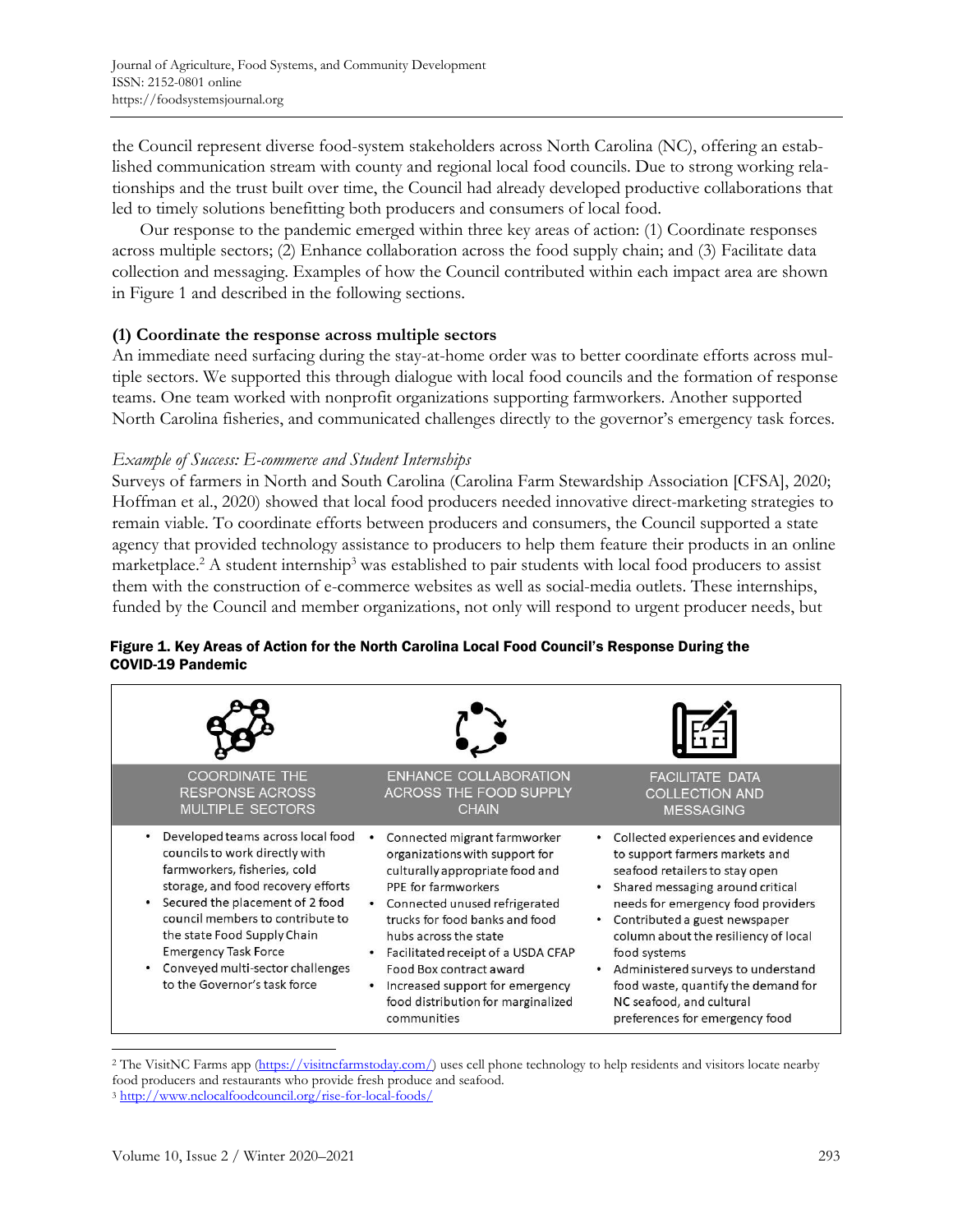also will provide professional-development opportunities for college students whose internships were cancelled as a result of the pandemic (Aucejo, French, Araya, & Zafar, 2020)

## **(2) Enhance collaboration across the food supply chain**

As restaurants were closing, more perishable products from farms were diverted to the emergency food system and local food hubs, requiring more cold storage. The Council facilitated infrastructure support by securing unused refrigerated trucks for use by food banks, food pantries, and food hubs across the state. A team affiliated with the Council also successfully applied for a USDA Coronavirus Food Assistance Program Food Box contract award, which provided a market for local farmers and increased supply in the emergency food system.

## *Example of Success: Fisheries*

Prior to the pandemic, nearly 75% of the seafood consumed in the United States was sold in restaurants. As these and other foodservice establishments began shutting down in March 2020, the demand for seafood decreased precipitously (Cobe, 2020).

The Council responded by facilitating a commercial relationship between a seafood processor and an inland community supported agriculture distributor in the Raleigh-Durham-Chapel Hill metropolitan region that serves customers across North Carolina. The Council and its partners developed educational brochures to help customers understand the seasonality and quality of North Carolina seafood. The brochures also featured recipes to help customers prepare seafood meals at home from the species most commonly caught in NC waters.

# **(3) Facilitate data collection and messaging**

Shared public messaging was identified as a critical need to support farmers markets and seafood retailers. The Council facilitated data collection and offered shared messaging. For example, a guest newspaper column written by Council members explored the resiliency of local foods and how the smaller, local supply chains demonstrated flexibility with their ability to quickly adapt and meet the changing needs of communities.

# *Example of Success: Food Recovery after COVID-19*

Local food councils across the state identified food waste and related food insecurity issues as an important focus area for the Council. Of particular concern is conflicting information at the county level regarding guidelines for the donation of unserved prepared foods. While this was a concern before the pandemic, it has been exacerbated by COVID-19 given the rapid increase in food insecurity (60% increase in need) and general disruption of the food chain.

With the help of a student intern recruited by one of its members, the Council conducted a survey prior to the pandemic to understand challenges around donating unserved prepared food. Given the impact of COVID-19, the Council repeated this survey after the onset of the pandemic. Armed with these data, a subcommittee of the Council set up a meeting with the North Carolina Department of Health and Human Services (DHHS) to present the survey findings and developed an agreement to collaborate with DHHS on the writing and dissemination of a more standardized, easily accessible, and comprehensive set of guidelines for prepared food recovery.

## **Conclusion**

The pandemic changed the way food is grown, distributed, accessed, prepared, eaten, and disposed of across the state. Now, more than ever, the relationships and collaborative efforts of the Council are